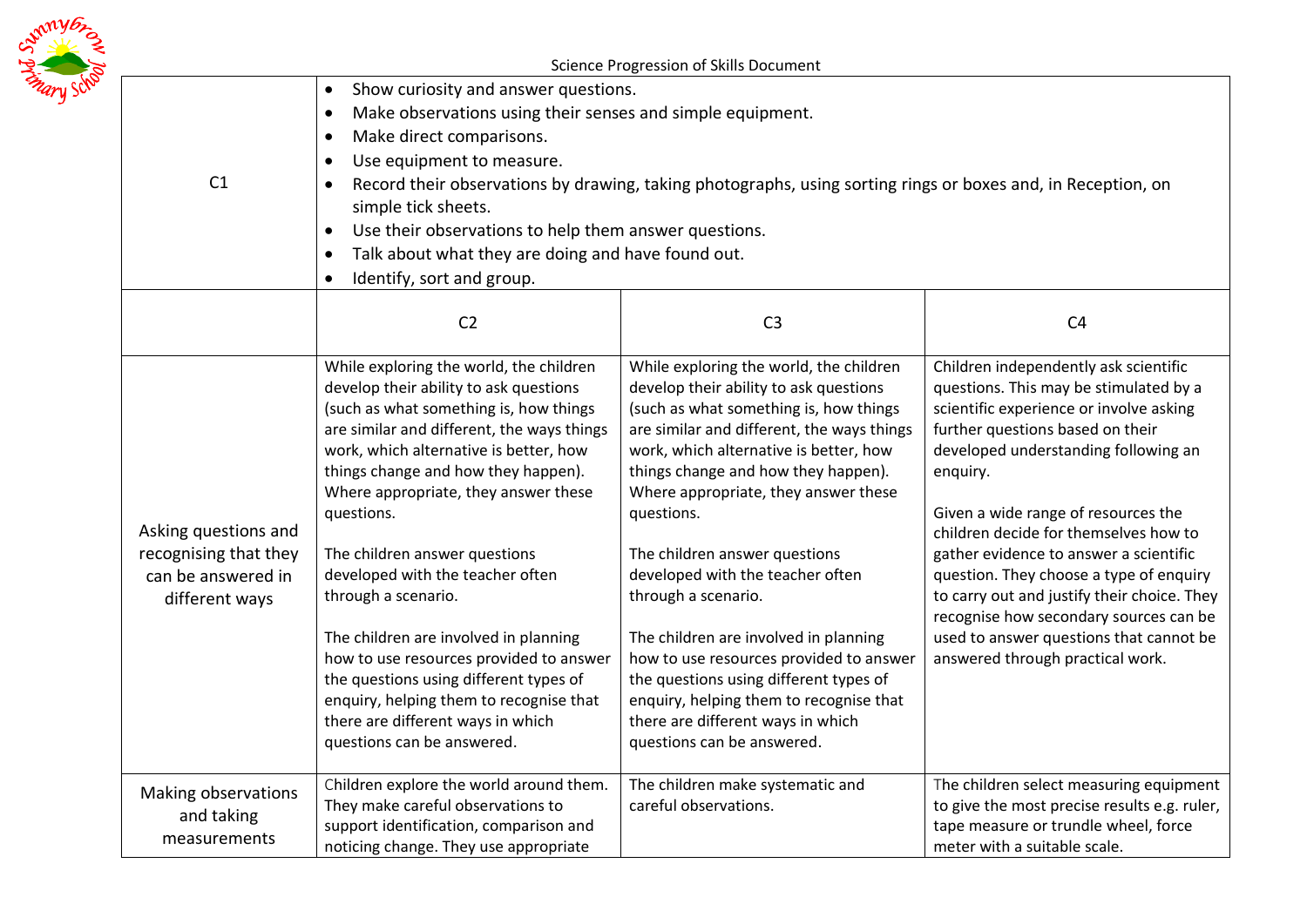|  |                                                         | senses, aided by equipment such as<br>magnifying glasses or digital<br>microscopes, to make their observations.<br>They begin to take measurements,<br>initially by comparisons, then using non-<br>standard units.                                                                                                                                                                                                                                                                                                                                                                                                                     | Science Progression of Skills Document<br>They use a range of equipment for<br>measuring length, time, temperature and<br>capacity. They use standard units for<br>their measurements.                                                                                                                                                                                         | During an enquiry, they make decisions<br>e.g. whether they need to: take repeat<br>readings (fair testing); increase the<br>sample size (pattern seeking); adjust the<br>observation period and frequency<br>(observing over time); or check further<br>secondary sources (researching); in order<br>to get accurate data (closer to the true<br>value). |  |
|--|---------------------------------------------------------|-----------------------------------------------------------------------------------------------------------------------------------------------------------------------------------------------------------------------------------------------------------------------------------------------------------------------------------------------------------------------------------------------------------------------------------------------------------------------------------------------------------------------------------------------------------------------------------------------------------------------------------------|--------------------------------------------------------------------------------------------------------------------------------------------------------------------------------------------------------------------------------------------------------------------------------------------------------------------------------------------------------------------------------|-----------------------------------------------------------------------------------------------------------------------------------------------------------------------------------------------------------------------------------------------------------------------------------------------------------------------------------------------------------|--|
|  | Engaging in practical<br>enquiry to answer<br>questions | The children use practical resources<br>provided to gather evidence to answer<br>questions generated by themselves or<br>the teacher. They carry out: tests to<br>classify; comparative tests; pattern<br>seeking enquiries; and make<br>observations over time.<br>Children use their observations and<br>testing to compare objects, materials<br>and living things. They sort and group<br>these things, identifying their own<br>criteria for sorting.<br>They use simple secondary sources (such<br>as identification sheets) to name living<br>things. They describe the characteristics<br>they used to identify a living thing. | The children select from a range of<br>practical resources to gather evidence to<br>answer questions generated by<br>themselves or the teacher.<br>They follow their plan to carry out:<br>observations and tests to classify;<br>comparative and simple fair tests;<br>observations over time; and pattern<br>seeking                                                         | The children select from a range of<br>practical resources to gather evidence to<br>answer their questions. They carry out<br>fair tests, recognising and controlling<br>variables. They decide what observations<br>or measurements to make over time and<br>for how long. They look for patterns and<br>relationships using a suitable sample           |  |
|  | Recording and<br>presenting evidence                    | The children record their observations<br>e.g. using photographs, videos, drawings,<br>labelled diagrams or in writing.<br>They record their measurements e.g.<br>using prepared tables, pictograms, tally<br>charts and block graphs.                                                                                                                                                                                                                                                                                                                                                                                                  | The children sometimes decide how to<br>record and present evidence. They<br>record their observation e.g. using<br>photographs, videos, pictures, labelled<br>diagrams or writing. They record their<br>measurements e.g. using tables, tally<br>charts and bar charts (given templates, if<br>required, to which they can add<br>headings). They record classifications e.g. | The children decide how to record and<br>present evidence. They record<br>observations e.g. using annotated<br>photographs, videos, labelled diagrams,<br>observational drawings, labelled<br>scientific diagrams or writing. They<br>record measurements e.g. using tables,<br>tally charts, bar charts, line graphs and<br>scatter graphs. They record  |  |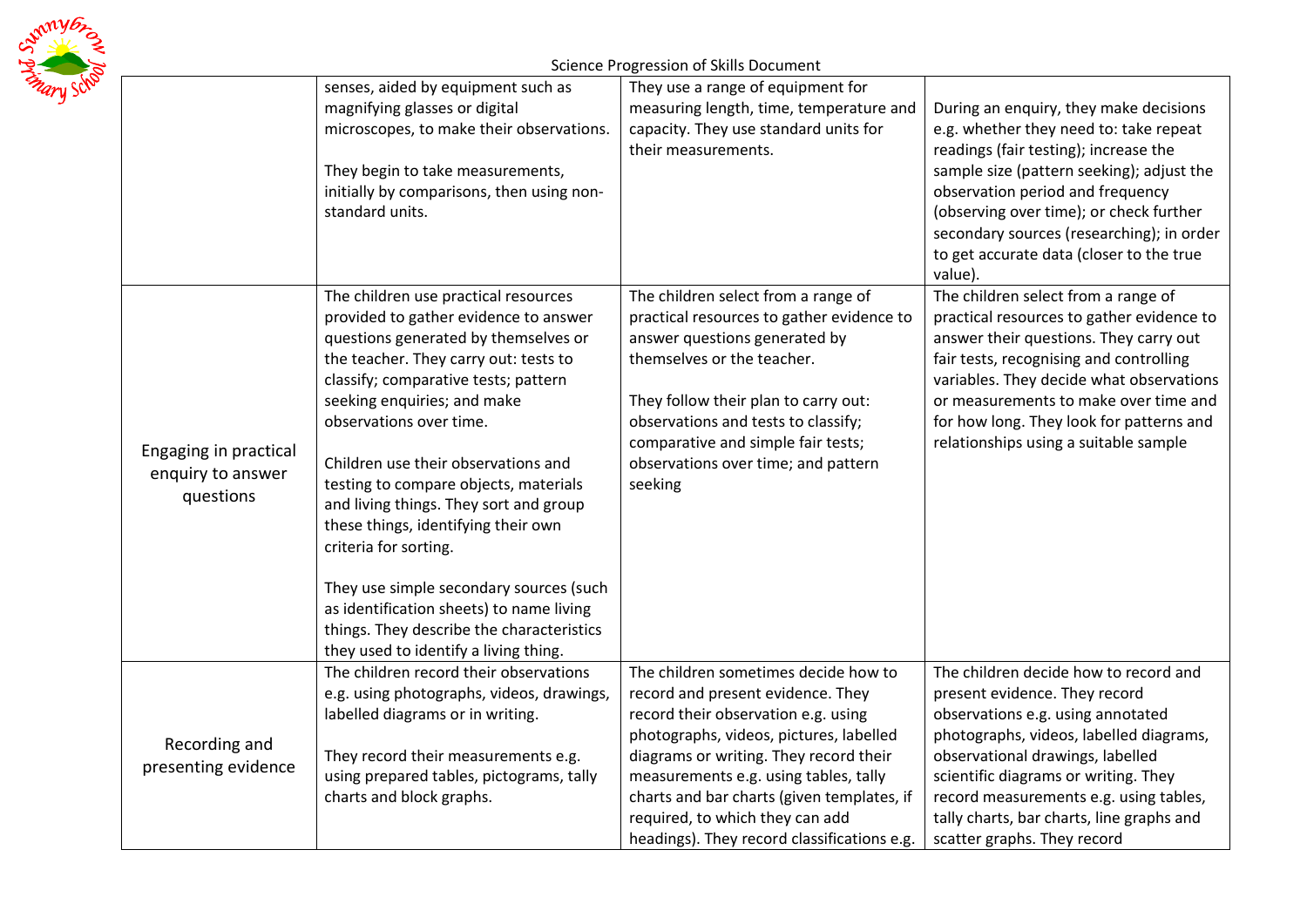

## Science Progression of Skills Document

|                        | They classify using simple prepared         | using tables, Venn diagrams, Carroll                                             | classifications e.g. using tables, Venn                         |
|------------------------|---------------------------------------------|----------------------------------------------------------------------------------|-----------------------------------------------------------------|
|                        | tables and sorting rings.                   | diagrams.                                                                        | diagrams, Carroll diagrams and<br>classification keys.          |
|                        |                                             | Children are supported to present the                                            |                                                                 |
|                        |                                             | same data in different ways in order to                                          | Children present the same data in                               |
|                        |                                             | help with answering the question.                                                | different ways in order to help with<br>answering the question. |
|                        | Children use their experiences of the       | Children answer their own and others'                                            | Children answer their own and others'                           |
|                        | world around them to suggest                | questions based on observations they                                             | questions based on observations they                            |
|                        | appropriate answers to questions. They      | have made, measurements they have                                                | have made, measurements they have                               |
|                        | are supported to relate these to their      | taken or information they have gained                                            | taken or information they have gained                           |
|                        | evidence e.g. observations they have        | from secondary sources. The answers are                                          | from secondary sources. When doing                              |
|                        | made, measurements they have taken or       | consistent with the evidence.                                                    | this, they discuss whether other                                |
|                        | information they have gained from           |                                                                                  | evidence e.g. from other groups,                                |
|                        | secondary sources.                          | Children interpret their data to generate                                        | secondary sources and their scientific                          |
|                        | The children recognise 'biggest and         | simple comparative statements based on<br>their evidence. They begin to identify | understanding, supports or refutes their<br>answer.             |
|                        | smallest', 'best and worst' etc. from their | naturally occurring patterns and causal                                          |                                                                 |
| Answering questions    | data.                                       | relationships.                                                                   | They talk about how their scientific ideas                      |
| and concluding         |                                             |                                                                                  | change due to new evidence that they                            |
|                        |                                             | They draw conclusions based on their                                             | have gathered.                                                  |
|                        |                                             | evidence and current subject knowledge.                                          |                                                                 |
|                        |                                             |                                                                                  | They talk about how new discoveries                             |
|                        |                                             |                                                                                  | change scientific understanding.                                |
|                        |                                             |                                                                                  |                                                                 |
|                        |                                             |                                                                                  | In their conclusions, children: identify                        |
|                        |                                             |                                                                                  | causal relationships and patterns in the                        |
|                        |                                             |                                                                                  | natural world from their evidence;                              |
|                        |                                             |                                                                                  | identify results that do not fit the overall                    |
|                        |                                             |                                                                                  | pattern; and explain their findings using                       |
|                        |                                             |                                                                                  | their subject knowledge.                                        |
|                        |                                             | They identify ways in which they adapted                                         | They evaluate, for example, the choice of                       |
| Evaluating and raising |                                             | their method as they progressed or how                                           | method used, the control of variables,                          |
| further questions and  |                                             | they would do it differently if they                                             | the precision and accuracy of                                   |
| predictions            |                                             | repeated the enquiry.                                                            | measurements and the credibility of                             |
|                        |                                             |                                                                                  | secondary sources used.                                         |
|                        |                                             |                                                                                  |                                                                 |